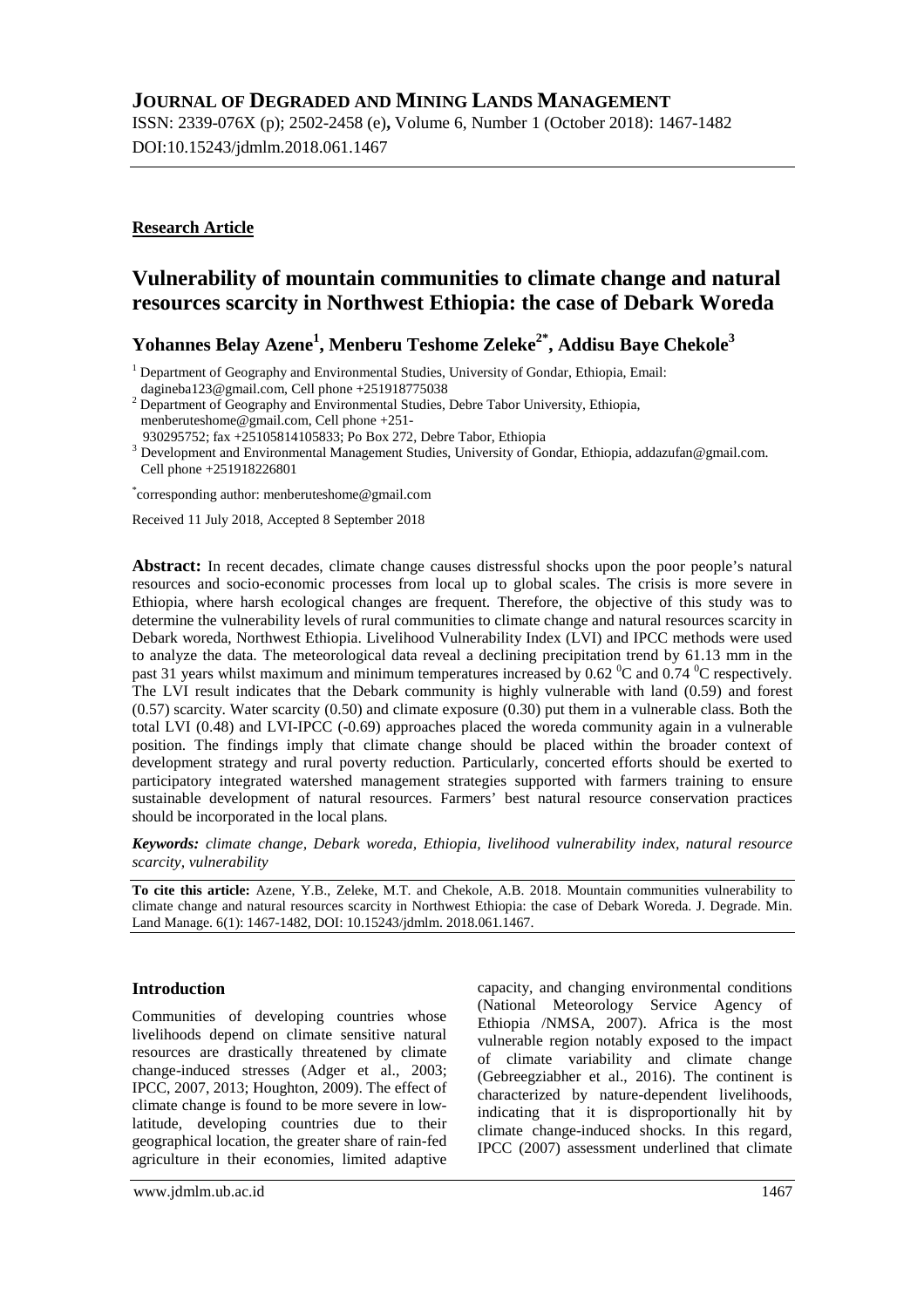change is expected to expose 75 to 250 million people to water stress by 2020. In addition, by 2020 there will be a significant reduction in arable land and, yields from rain-fed agriculture will decline up to 50% (IPCC, 2007). Interaction of multiple stresses and limited adaptive capacity of most households in rural Africa also exacerbate the extent of vulnerability to climate change (Gebreegziabher et al., 2016).

Ethiopia is one of these fragile countries that experience an amplified effect on livelihoods of its population particularly, small-scale subsistence farmers and pastoralists are the most vulnerable social groups to the impact of climatic hazards like droughts, floods, desertification and hailstorms. A steady change in climate, broadcasted in case of extreme events, is currently undergoing increased stress with the threat of irreversible damage (NMSA, 2007; Deressa, 2010). Therefore, climate change is a case for concern in Ethiopia. As part of the fragile landscape of northern Ethiopia, communities in Debark woreda (district) have limited capacity to bounce back themselves from threats of climate change and extreme events. Consequently, a food self-sufficient woreda once a time has now become food insecure. Drought, flood, intensified storms and frost are more extreme hazards transpire in the woreda with severe effects on land, water and forest resources. In extreme cases, some administrative units in the woreda are forced to remain under food aid.

Most of the previous studies indicate the current reality of precipitation decline and temperature rises (Deressa, 2010; Gebreegziabher et al, 2016). Though these studies provide some useful insights in the area of vulnerability, perception and possible adaptation options, and

reflect the current efforts to understand the relationship between climate change and vulnerability, most of them are at the aggregate level and hence have little policy relevance at the micro-level. In addition, to what extent the farming communities' are vulnerable to climate change and natural resource scarcity were not investigated in the context-specific nature of vulnerability and adaptation (Ford et al., 2010). The objectives of this study are: first, to construct individual sector's vulnerability indices for farming communities; and, second, to assess overall vulnerability and compare the extent across different sectors (land, water, forest and climatic exposure) in Debark woreda, Northwest Ethiopia.

## **Study Area**

Debark woreda (district) is located in Amhara Regional State, Northwest of Ethiopia at a road distance of 282 kilometers north of Bahir Dar, the capital of Amhara Regional State, and 830 km northwest of Addis Ababa, the capital city of Ethiopia (Bekele and Melaku, 2016). The woreda is situated in  $13^0$  08 N -  $13^0$ 30 N latitudes and  $37^030$  E -  $38^015$  E longitudes (see Figure 1). The total area of the woreda is 282,105 hectares  $(282.105 \text{ km}^2)$ having 32 Kebele Administrations/KAs (39 rural and 3 urban KAs). Debark is bordered by Adi-Arkay woreda in the north, Dabat in the south, Jan-Amora in the east and Tegedie in the west (Mengistu and Herbert, 2010; Bekele and Melaku, 2016). This Wereda is crossed by the Limalimo Mountains, which form the western end of the Simien Mountains and the rivers include the Zarima.



Figure 1. Location of Debark Woreda in the State and National Setting [Own Map]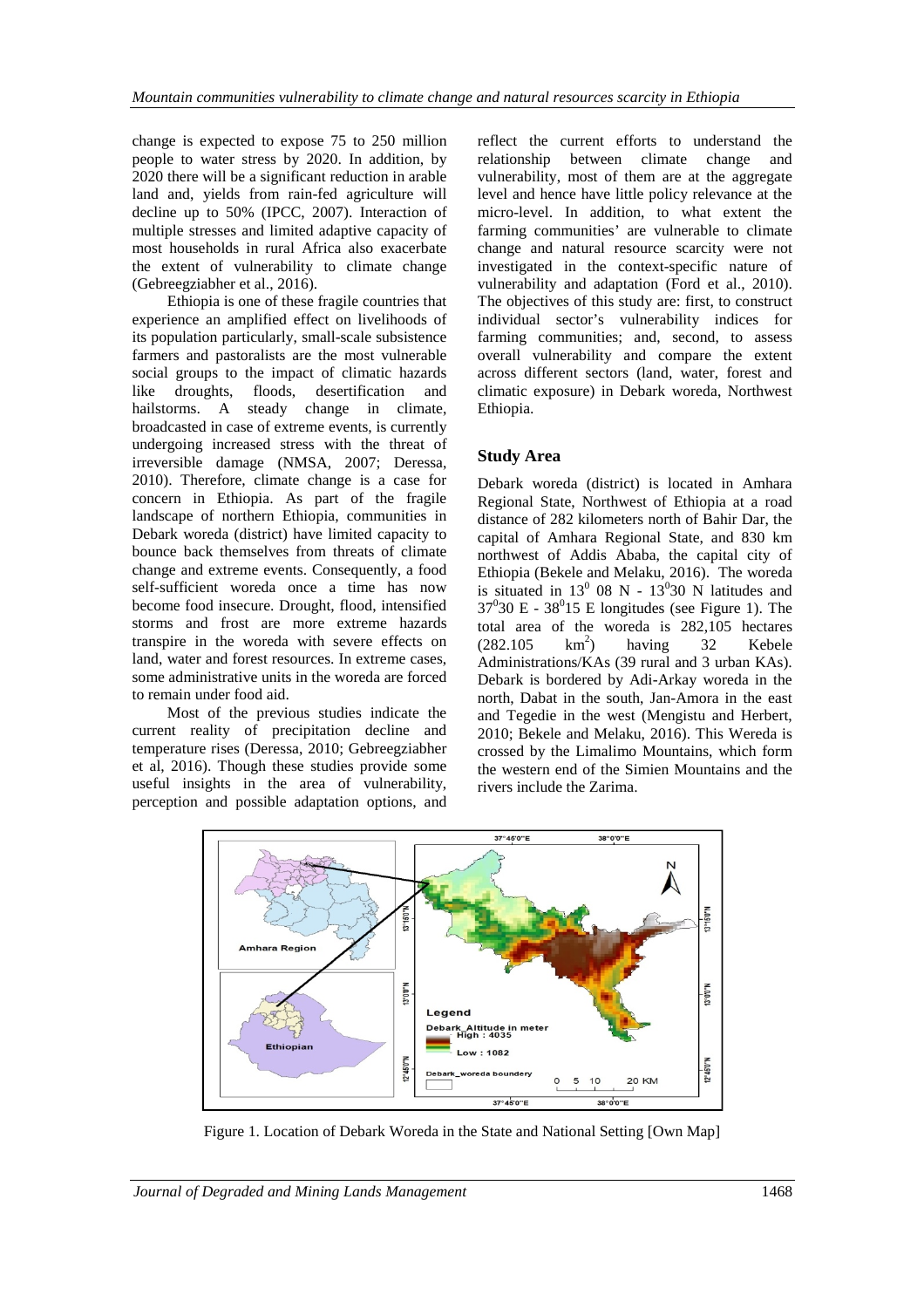The landscape of the woreda is the result of geomorphologic processes and volcanic eruptions over the geological history of the area. It was built up by the trap series lava flow of the tertiary period of the Cenozoic era. Broken topography is typical for the area with altitudes ranging from 1082-4035 m a. s. l (refer to Figure 1). Endemic animals, plants, birds and the beautiful land scenery of the area have contributed in attracting tourists (Hurni, 1986; Mengistu and Herbert, 2010). The topography, vegetation and rainfall pattern in the Wereda allows the existence of many perennial rivers. In Debark Wereda, there are many small and large rivers (Asere, Belegeze, Araro, Abera and Chlu, Lome, Meytmket, Mneguro, Serakeba) that have been providing water for traditional irrigation. According to the meteorological records, large portion of the area receives high annual rainfall ranging from1000 to 2000 mm in the main and short rainy seasons. The mean annual temperature ranges from 8.95  $\mathrm{^{0}C}$  to  $21.14\,^0C$ .

Similar to most parts of Ethiopia the woreda population practices mixed production system with both crop and livestock rearing. Crop production is mainly rainfed, except in a small number of localities where small-scale water harvesting processes have been recently introduced by the office of Agriculture. From the total land area of the woreda, 25.8% is under cultivation for growing both annual and perennial crops, while the remaining is grass and bare lands (35.4%), pastureland (30.8%) and forest cover (6.7%) (Mengistu and Herbert, 2010).

# **Materials and Methods**

### *Research and sample design*

The study employed cross-sectional research design and repeated time series meteorological records over the period 1980 -2010. Given that Debark woreda is vast having diverse features it is hard to conduct a full survey in all Kebele Administrations (KAs **-** the lower administrative unit next to district). Thus, this study used a multistage sampling technique to select the sample areas, KAs, and sample households. At the first stage, Debark woreda was selected purposely due to its highly undulated topography and frequent susceptibility to extreme events. In the second stage, three KAs were selected purposely based on the above-listed woreda selection criteria, namely Abergina, Abraham and Sera-midirgemes. In the third stage, sample households were drawn using simple random sampling technique from each sample area. Climate change affects the rural communities differently in different places and so

levels of vulnerability and people's knowledge and skill vary from place to place.

The authors determined a total of 200 sample households from the three sample KAs. Then, these 200 households were proportionally allocated to each KA to make equal representation of households based on the formula of Yemane (1967) cited in Israel (1992). The formula allocated 83 sample households for Seramidirgemes, 68 for Abraham and 49 for Abergina KAs. Based on Kothari and Garg (2014), in stratified sampling, the method of proportional allocation under which the sample size from different strata are kept relative to the sizes of the strata.

## *Data collection*

This research used both secondary and primary data sources. The secondary and primary data sources were both quantitative and qualitative in nature. The sources of secondary data were published books, academic journals, and other research works, unpublished documents from Offices of Agriculture, Environment, and National Meteorological Service Agency of Ethiopia (NMSA). The 31 years daily and monthly precipitation and temperature records were gathered from NMSA Bahir Dar Branch for Debark town helped to analyze climatic trends, variability, and exposure indices in the study area over the period of 1980 to 2010. Besides, perception and observations of people on climate change were triangulated with existing scientific data on climate change. Primary data were collected using household questionnaire survey, interview and field observation.

**Household survey**: The household survey was used to collect quantitative data on natural assets and climate related hazards. The questions were prepared on the basis of the indicator method in terms of four major components: land, water, forest and climate elements. The actual household survey was conducted in the period between January and March 2013. Most of the household heads were contacted on the homesteads and a few of them were consulted on weekends, holidays and other community gathering places. Pre-testing was also done to evaluate in advance whether a questionnaire causes problems for interviewers or respondents. This study conducted pilot testing with 10% from 200 households drawn from the three study sites. Necessary modifications were made based on the comments obtained from the pilot responses.

**Key informants interview (KII):** The purpose of the key informant interview was to get data/information on the problems of natural resources in the woreda, climate change impacts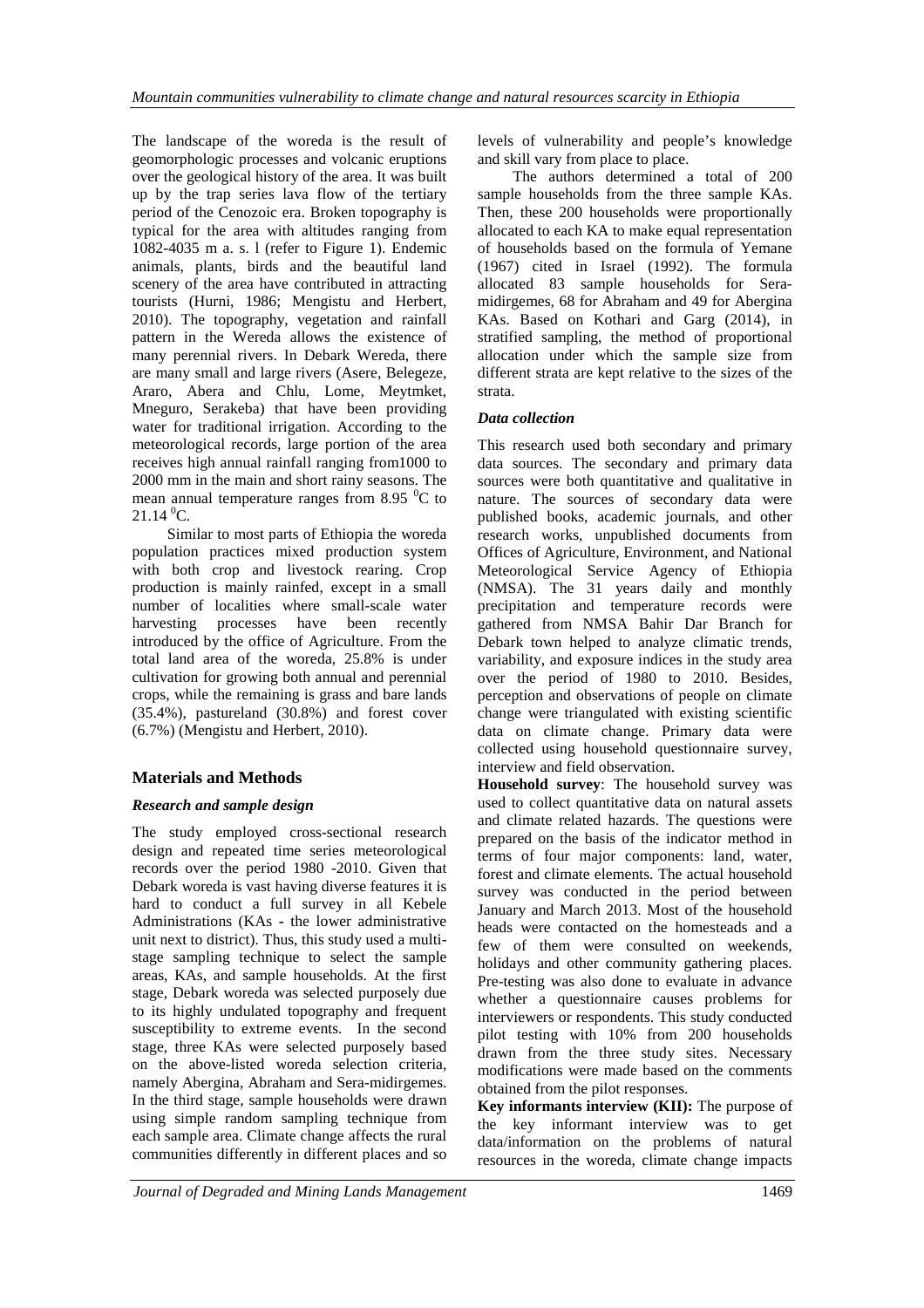on crop production, and frequency of climatic exposures such as drought, flood, water supply constraints, crop pests and diseases, soil erosion, and other attributes in the past ten years. Key informants included experts from agriculture offices and environmental protection office of the woreda.

**Field observation:** Field observation was conducted in all the KAs in order to gain better insights into the selected study sites using field notes and camera. Attentions were given to flood and erosion prone areas, settlement patterns, major land use and indigenous land management strategies, water schemes, protected areas, major livelihood activities, severity of damage on land, water and forests as well as location in hazard prone site, among others. The use of this qualitative data gathering method is recognized by Creswell (2012) stating that qualitative inquiries triangulate among different data sources to enhance the accuracy of a study. The researchers examine each information source and find to support a theme. This ensures the accuracy of the information collected from multiple sources of information.

### *Methods of analysis*

The data gathered through different tools were analyzed using different analytical techniques. The descriptive statistics such as frequencies, percentage, mean, maximum, and minimum values were used to summarize and categorize the information gathered. Simple linear regression to see the tendency of long-term temperature and rainfall was used. Linear regression applies a best fit straight line to display simple linear datasets that contain data values that increase or decrease at a steady state. This type of trend line uses the following linear equations to calculate the least square fit for a line using MS Excel:

$$
Y = B_X + c \tag{1}
$$

Where: Y is physical factor (change in temperature and rainfall); Β is slope of the regression equation; X is number of years from 1980-2010 (31 years), and C is regression constant.

The standardized precipitation index (SPI) was used to analyze rainfall anomalies and identify droughts (duration, magnitude and intensity) across the years during 1979 to 2010. The SPI is a statistical measure used to indicate unusual events and droughts strength. Rainfall anomaly is calculated by:

$$
SPI = \frac{x - \bar{x}}{\sigma} \tag{2}
$$

Where: SPI refers to rainfall anomaly (precipitation deficit) over the years; X is the observed rainfall in the year (1980-2010),  $\overline{X}$  refers the mean annual rainfall over the years, and  $\sigma$ refers the standard deviation of rainfall over the years.

McKee et al.(1993) defined the criteria for a "drought event" for any of the time steps and classified the SPI to define various drought intensities. In their classification, a drought event occurs any time the SPI is continuously negative and reaches an intensity of -1.0 or less.

### *Calculating the vulnerability indices*

There are two broad approaches to empirically<br>calculating vulnerability: econometric and vulnerability: econometric and indicator methods. The former expresses vulnerability as expected poverty, low expected utility and uninsured exposure to risk mostly using panel data sets (Hoddinott and Quisumbing, 2008), which is a handicap in the developing countries like Ethiopia. The latter tries to assess vulnerability by integrating indicators to form a composite index, which can be at a local level (Hahn et al. 2009; Gebreegziabher et al., 2016; Teshome, 2016a, 2016b), national level (Cutter et al., 2003; Gbetibouo and Ringler, 2009; Heltberg and Bonch-Osmolovskiy, 2011) or global level (Moss et al., 2001; Brooks et al. 2005). The basic challenge in constructing indices is the lack of standard ways of assigning weight to each indicator.

The two most common weighting methods used to combine indicators are equal and unequal weighting schemes. The former method assigns equal weight to each indicator. The latter method assigns different weights to various indicators using expert opinion, complex fuzzy logic, or a principal component analysis (Hahn et al., 2009; Gebreegziabher et al., 2016). In this study, we used an integrated approach to construct a composite vulnerability index based on weighting average schemes.

Overall vulnerability is calculated as the net effect of adaptive capacity, sensitivity and exposure. Following (Moss et al., 2001; ICRISAT, 2006; Hahn et al., 2009; Teshome, 2006a; 2006b), we constructed the indices using functional relationships of indicators with vulnerability because their impact is assumed to be either positive or negative. In doing so, factors which are listed under adaptive capacity are assigned positive functional relationships, on the assumption that people with higher adaptive capacity are less sensitive to damages from climate extremes and variations, keeping the level of exposure constant. On the other hand, variables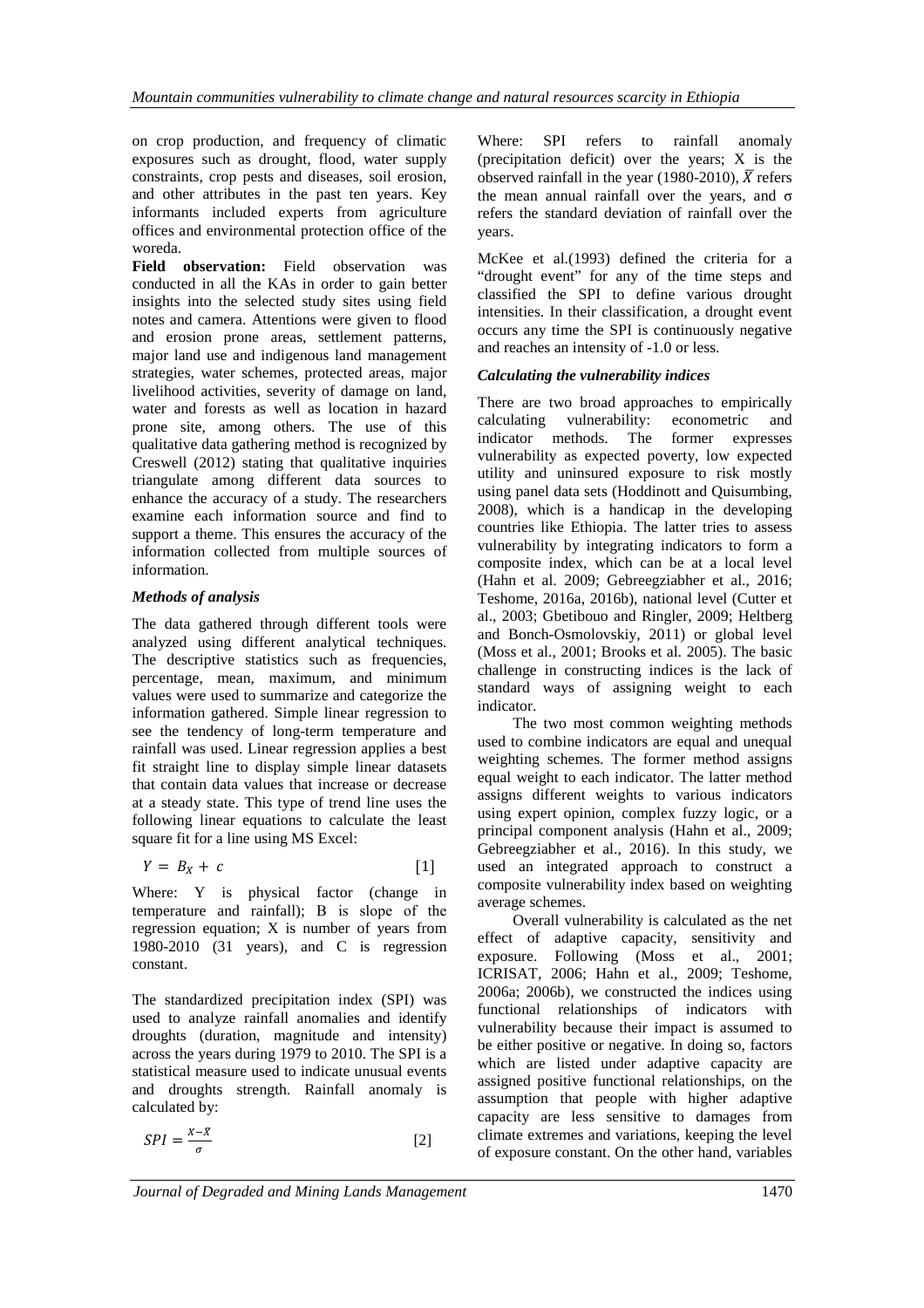posing negative impact on the systems have positive functional relationships with vulnerability (see Tables 1 and 2). Calculating the vulnerability score is a three-step process where the indicators are first calculated followed by average scores for the major components and ultimately, the final composite index scores for the study area (Hahn et al., 2009; Teshome, 2016a, 2016b). This approach presents a framework for grouping and aggregating indicators in the woreda level. Primary household data helps to avoid pitfalls of using secondary data. Another noticed advantage is reduction of dependence on climate models, which still presented in a larger geographical scale to provide accurate projections and useful for community development and adaptation planning (Sullivan and Meigh, 2006; Hahn et al., 2009).

| <b>Components</b> | <b>Individual indicators</b>                               | Functional relationship with vulnerability             |
|-------------------|------------------------------------------------------------|--------------------------------------------------------|
|                   | Landholding size in hectare                                | Small holding size indicate high vulnerability         |
|                   | Percent of HHs reported high rate of soil erosion          | High percentage indicate high vulnerability            |
| Land              | Percent of HHs having farmlands in sloppy area             | High percentage indicate high vulnerability            |
|                   | Average slope of Debark woreda in percent                  | The steeper the slope, the high the<br>vulnerability   |
|                   | Percent of HHs reported poor fertility of<br>farmland      | High percentage indicate high vulnerability            |
|                   | Percent of HHs didn't get land managing training           | High percentage indicate high vulnerability            |
|                   | Percent of HHs who didn't practice SWC                     | High percentage indicate high vulnerability            |
|                   | measures                                                   |                                                        |
|                   | Productivity of farmlands per hectare in index             | Low productivity indicates high vulnerability          |
|                   | Percent of HHs who use only fire wood for<br>cooking       | High percentage indicate high vulnerability            |
|                   | Percent of HHs who depend on firewood for<br>lighting      | High percentage indicate higher vulnerability          |
| Forest            | Average time to source of firewood in minute.              | Long distance indicates high vulnerability             |
|                   | Percent of HHs who didn't practice of tree                 | High percentage indicate high vulnerability            |
|                   | plantation                                                 |                                                        |
|                   | Percent of HHs who didn't get forest managing              | High percentage indicate high vulnerability            |
|                   | training                                                   |                                                        |
|                   | Trend of forest cover over the past 10 years in<br>index   | Lowest cover indicates high vulnerability              |
|                   | Percent of HHs using water from unprotected                | High percentage indicates high vulnerability           |
|                   | sources                                                    |                                                        |
|                   | Percent of HHs who haven't regular water supply            | High percentage indicate high vulnerability            |
| Water             | Percent of HHs reporting water conflict                    | High percentage indicate high vulnerability            |
|                   | Average time to reach water source in minute               | Long distance indicates high vulnerability             |
|                   | Percent of HHs having no access to irrigation              | High percentage indicate high vulnerability            |
|                   | water                                                      |                                                        |
|                   | Percent of HHs didn't get water management                 | High percentage indicate high vulnerability            |
|                   | training<br>Average number of drought during last 10 years | Higher frequency indicates high vulnerability          |
|                   | STDEV of maximum temperature by year (1980-                | High standard deviation imply high                     |
|                   | $2010$ <sup>0</sup> C                                      | vulnerability                                          |
| Climate           | STDEV of maximum temperature by month $(^0C)$              | High standard deviation imply high                     |
|                   |                                                            | vulnerability                                          |
| Exposure          | STDEV of minimum temperature by year $(^0C)$               | High standard deviation imply high<br>vulnerability    |
|                   | STDEV of minimum temperature by month $(^0C)$              | High standard deviation imply high<br>vulnerability    |
|                   | Average annual precipitation (mm)                          | The lower the rainfall the higher the<br>vulnerability |
|                   | STDEV of rainfall by month (mm)                            | High standard deviation imply high<br>vulnerability    |
|                   | STDEV of rainfall by year(1980-2010) mm                    | High standard deviation imply high                     |
|                   |                                                            | vulnerability                                          |
|                   | Magnitude of droughts based on Standardized                | The higher the drought magnitude, the higher           |
|                   | Precipitation Index                                        | the vulnerability                                      |

Table 1. Vulnerability indicators and sub-indicators

Based on Hahn et al., 2009, Teshome, 2016a, 2016b) \* STDEV – standard deviation

*Journal of Degraded and Mining Lands Management* 1471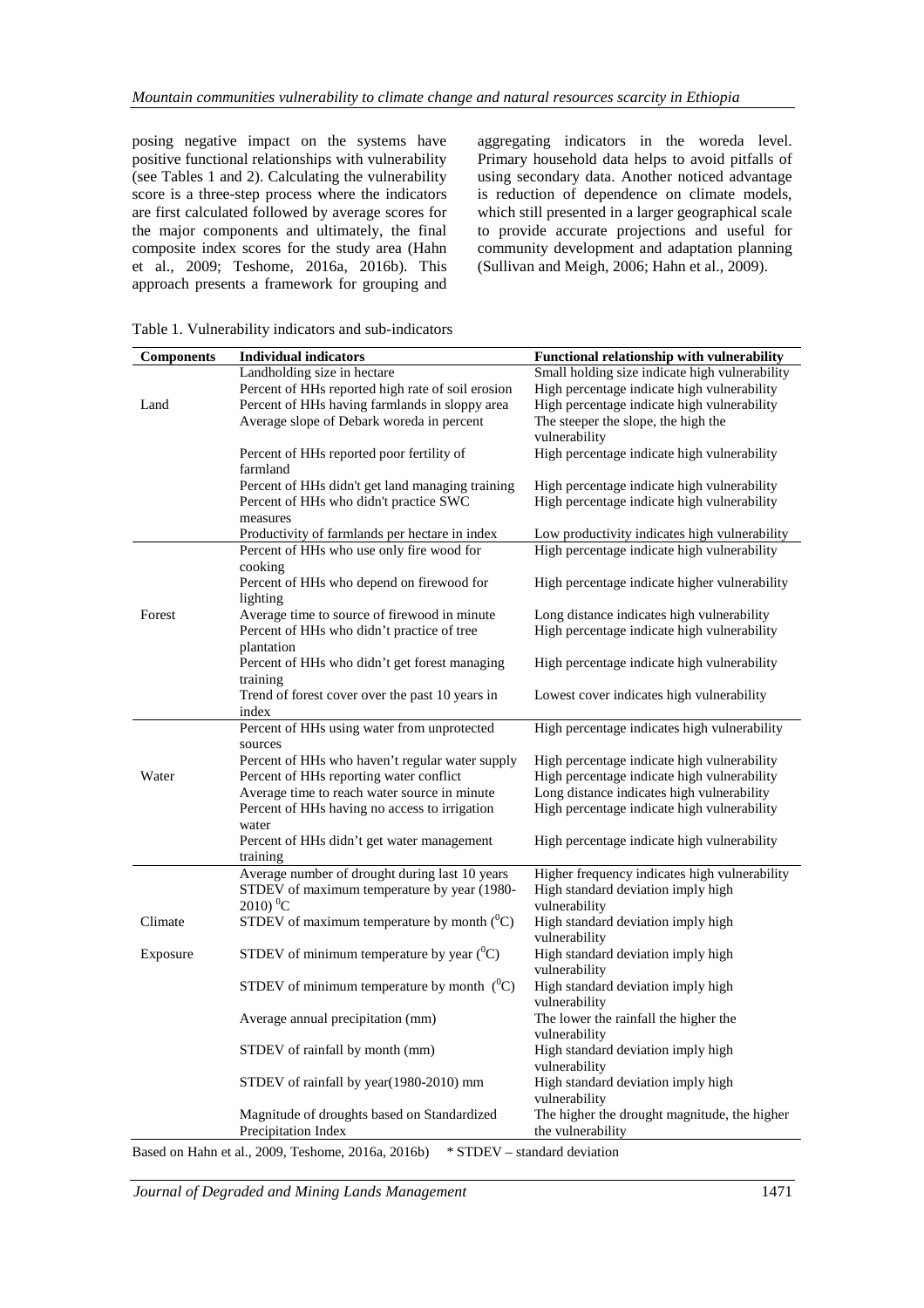| <b>Factors of Vulnerability</b> | <b>Indicators</b>                                 | Hypothesized relationships to vulnerability                                                                |
|---------------------------------|---------------------------------------------------|------------------------------------------------------------------------------------------------------------|
|                                 | Farmland size of the household                    | Adaptive capacity $\uparrow$ as land size $\uparrow$ vulnerability $\downarrow$                            |
| Adaptive                        | Crop yield trend stability index                  | Adaptive capacity ↑ as crop yield stability ↑ vulnerability ↓                                              |
| Capacity                        | HHs who have access to water for irrigation       | Adaptive capacity $\uparrow$ as accessed WI $\uparrow$ vulnerability $\downarrow$                          |
|                                 | Land, water and forest management training        | Adaptive capacity $\uparrow$ as land, water & forest magt. $\uparrow$ vulnerability $\downarrow$           |
|                                 | HHs who practice soil conservation methods        | Adaptive capacity $\uparrow$ as soil conservation methods $\uparrow$ vulnerability $\downarrow$            |
|                                 | HHs who use battery for lighting                  | Adaptive capacity ↑ as HHs use battery for lighting ↑ vulnerability ↓                                      |
|                                 | HHs farmland located in sloppy areas              | Sensitivity $\uparrow$ as population at risk $\uparrow$ vulnerability $\uparrow$                           |
|                                 | Average slope of the woreda in percent            | Sensitivity $\uparrow$ as slope of the area $\uparrow$ vulnerability $\uparrow$                            |
|                                 | HHs who own infertile farmland                    | Sensitivity $\uparrow$ as own infertile land $\uparrow$ vulnerability $\uparrow$                           |
| Sensitivity                     | Decreasing trend of forest cover                  | Sensitivity $\uparrow$ as forest cover $\downarrow$ vulnerability $\uparrow$                               |
|                                 | Time to needed reach source of firewood           | Sensitivity $\uparrow$ as distance to firewood source $\uparrow$ vulnerability $\uparrow$                  |
|                                 | HHs who use water from unprotected sources        | Sensitivity $\uparrow$ as population utilize unprotected water $\uparrow$ vulnerability $\uparrow$         |
|                                 | HHs haven't access to regular water supply        | Sensitivity $\uparrow$ as population without regular water supply $\uparrow$ vulnerability $\uparrow$      |
|                                 | Time needed to reach drinking water sources       | Sensitivity $\uparrow$ as distance to water sources $\uparrow$ vulnerability $\uparrow$                    |
|                                 | Decreasing trend of farmland productivity         | Sensitivity $\uparrow$ as farmland productivity $\downarrow$ vulnerability $\uparrow$                      |
|                                 | HHs reported very high farmland erosion           | Exposure $\uparrow$ as population at risk from erosion $\uparrow$ vulnerability $\uparrow$                 |
|                                 | STDV of mean maximum temp. by year and month      | Exposure $\uparrow$ as deviation of mean maximum temperature $\uparrow$ vulnerability $\uparrow$           |
| Exposure                        | STDV of mean minimum temp. by year and month      | Exposure $\uparrow$ as deviation of mean minimum temperature $\downarrow$ vulnerability $\downarrow$       |
|                                 | Average annual precipitation (mm)                 | Exposure $\uparrow$ as precipitation $\downarrow$ vulnerability $\uparrow$                                 |
|                                 | Drought magnitude based on standardized ppt index | Exposure $\uparrow$ as drought magnitude $\uparrow$ vulnerability $\uparrow$                               |
|                                 | STDV of rainfall by month and year                | Exposure $\uparrow$ as deviation of monthly rainfall $\uparrow$ vulnerability $\uparrow$                   |
|                                 | Hazard frequency over 10 years                    | Exposure $\uparrow$ as Hazard frequency $\uparrow$ vulnerability $\uparrow$                                |
|                                 | HHs reported resource conflicts in their locality | Exposure $\uparrow$ as conflict in resources $\uparrow$ vulnerability $\uparrow$                           |
|                                 | HHs who do not practice tree plantation           | Exposure $\uparrow$ as the practice of afforestation & reforestation $\downarrow$ vulnerability $\uparrow$ |
|                                 | HHs who use fire wood for cooking                 | Exposure $\uparrow$ as HHs use firewood for cooking $\uparrow$ vulnerability $\uparrow$                    |

Table 2. Hypothesized functional relationship of indicators to vulnerability

Source: Hahn et al., 2009; Teshome, 2016a, 2016b HHs – Households; ppt – precipitation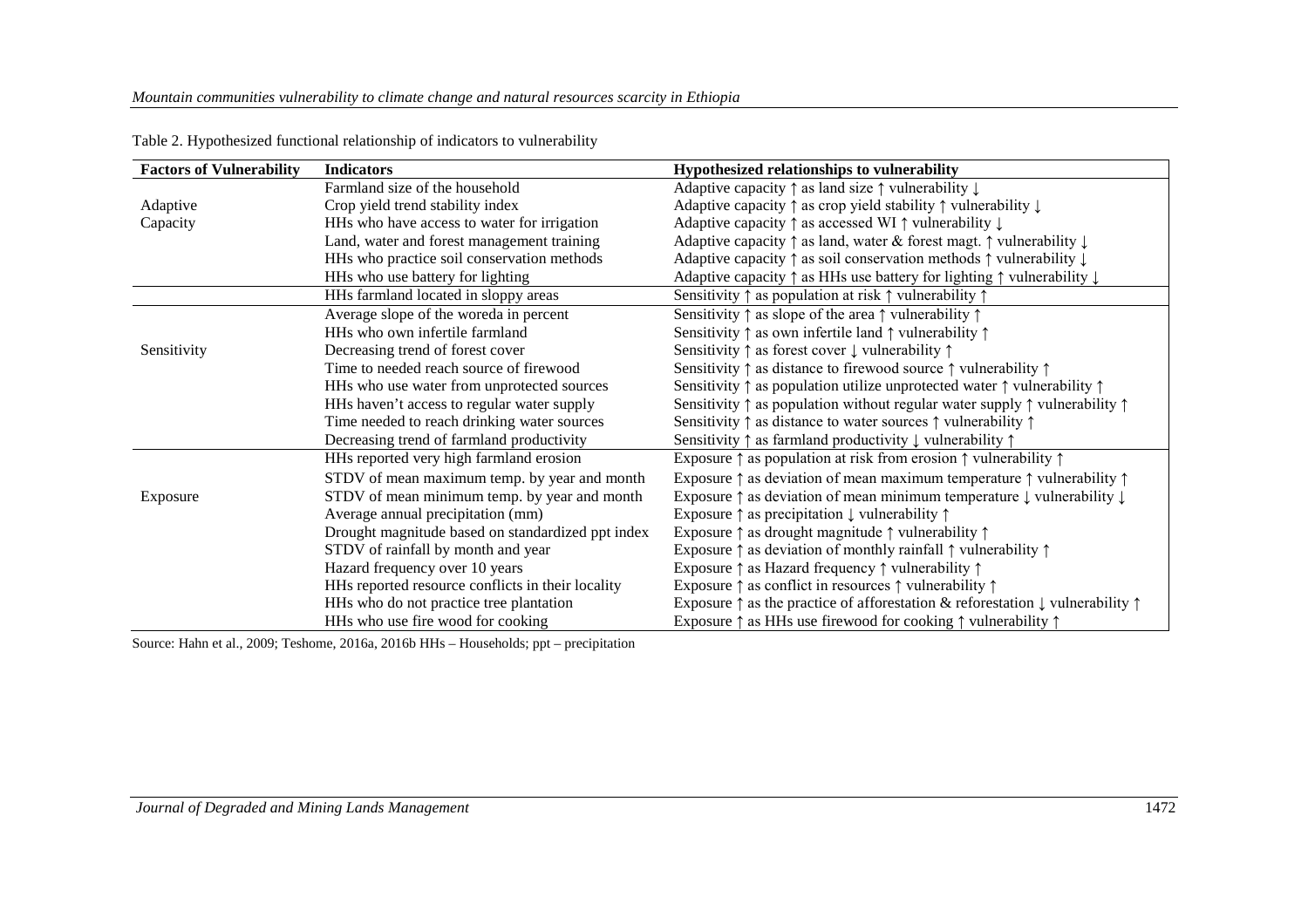Tables 1 and 2 outlined the vulnerability indicators and their functional relationships with vulnerability. These indicators were converted into index scores by the following equation [3] (Kaly et al., 1999; Hahn et al., 2009):

$$
V_i = \frac{X_i - \min X_i}{\max X_1 - \min X_i} \tag{3}
$$

Where:  $V_i$  = measure of vulnerability contributed by the i<sup>th</sup> indicator in the study area,  $X_i$  = numerical value of the i<sup>th</sup> indicator, Min and Max  $X_i$  = minimum and maximum value of the i<sup>th</sup> indicator being compared with other variables.

This method of normalization considers the functional relationship between vulnerability and the predictor variables (refer Table 1 and 2). Two types of relationship are identified: vulnerability increases with the increase (decrease) in the value of the indicator (ICRISAT, 2006). In this case the formalization was done using Equation [3]. For these types of variables, the average values are taken to represent the observed values. For variables that measure frequencies of events, the minimum value is set at 0 and the maximum at 100. For indicators, which assumed to have negative relationship with vulnerability, the inverse scoring technique was used to formalize each indicator's value using Equation [4] based on Kaly et al. (1999), ICRISAT (2006) and NMSA (2007).

$$
V_i = \frac{\text{Max } X_i - X_i}{\text{Max } X_i - \text{Min } X_i} \tag{4}
$$

After normalizing each predictor variable, they were averaged by the following equation [5] to determine the value of each major contributing factor to vulnerability.

$$
MV_i = \frac{\sum_{i=1}^{n} V_i}{n}
$$
 [5]

Where:  $MV_i$  is mean vulnerability index for a given component (land, water forest and climatic exposure indicators) in the LVI approach and exposure, sensitivity and adaptive capacity in case of IPPC approach;  $V_i$  index of individual vulnerability indicator represented by i, and n is the number of sub-indicators. Once the values for each major component calculated, they were aggregated using the following equation to obtain woreda level livelihood vulnerability index.

$$
LVI = \frac{\sum_{i=1}^{4} NI M I}{\sum_{i=1}^{4} NI}
$$
 [6]

Where: LVI is livelihood vulnerability index for the woreda; NI is weights of each major component (Number of indicators in each sector) and MI is index value of the major component.

The second approach aggregates the four major components into IPCC's three contributing factors to vulnerability − exposure, sensitivity, and adaptive capacity. Table 2 grouped proxies based on the IPCC framework to calculate indices for exposure, sensitivity and adaptive capacity and then the overall vulnerability status of the study area. Once simple average index-scores for exposure, sensitivity and adaptive capacity components were calculated by equation [3], woreda level composite vulnerability index score was constructed using Equation [7]:

#### Vulnerability  $=$  (Adaptive Capacity) – (Sensitivity + Exposure) [7]

**Note** that in Equation (7) a higher net value indicates lesser vulnerability and vice-versa.

In this study, LVI scaled from 0 (least or no vulnerability) to1 (most vulnerable) (Hahn et al., 2009); whereas LVI-IPCC scaled from -1 (most vulnerable) to 1 (least vulnerable) (Gebreegziabher et al. (2016). This LVI in turn, is classified into four vulnerability classes based on Getnet (2010). Vulnerability classes are depicted in Table 3 below:

Table 3. Classes of vulnerability

| No. | <b>Classes of</b>     | <b>Classes of</b> |  |  |  |
|-----|-----------------------|-------------------|--|--|--|
|     | vulnerability         | indices           |  |  |  |
|     | Less vulnerable       | $0.097 - 0.2347$  |  |  |  |
| 2   | Moderately vulnerable | $0.2348 - 0.3715$ |  |  |  |
| 3   | Vulnerable            | $0.3716 - 0.5083$ |  |  |  |
| 4   | Highly vulnerable     | $0.5084 - 0.6452$ |  |  |  |

Statistical package for social sciences (SPSS) instat (3.36) climate processing software and Microsoft excel were the main tools to analyze the collected quantitative data.

#### **Results and Discussion**

#### *Temperature*

The results of the meteorological data show that the mean annual, maximum and minimum temperatures by  $0.62 \,^0C$  and  $0.74 \,^0C$  in the study area had been in a warming trend for the last three decades (1980 to 2010). This finding is consistent with the result of the household survey in that 90.5% of the respondents reported a warming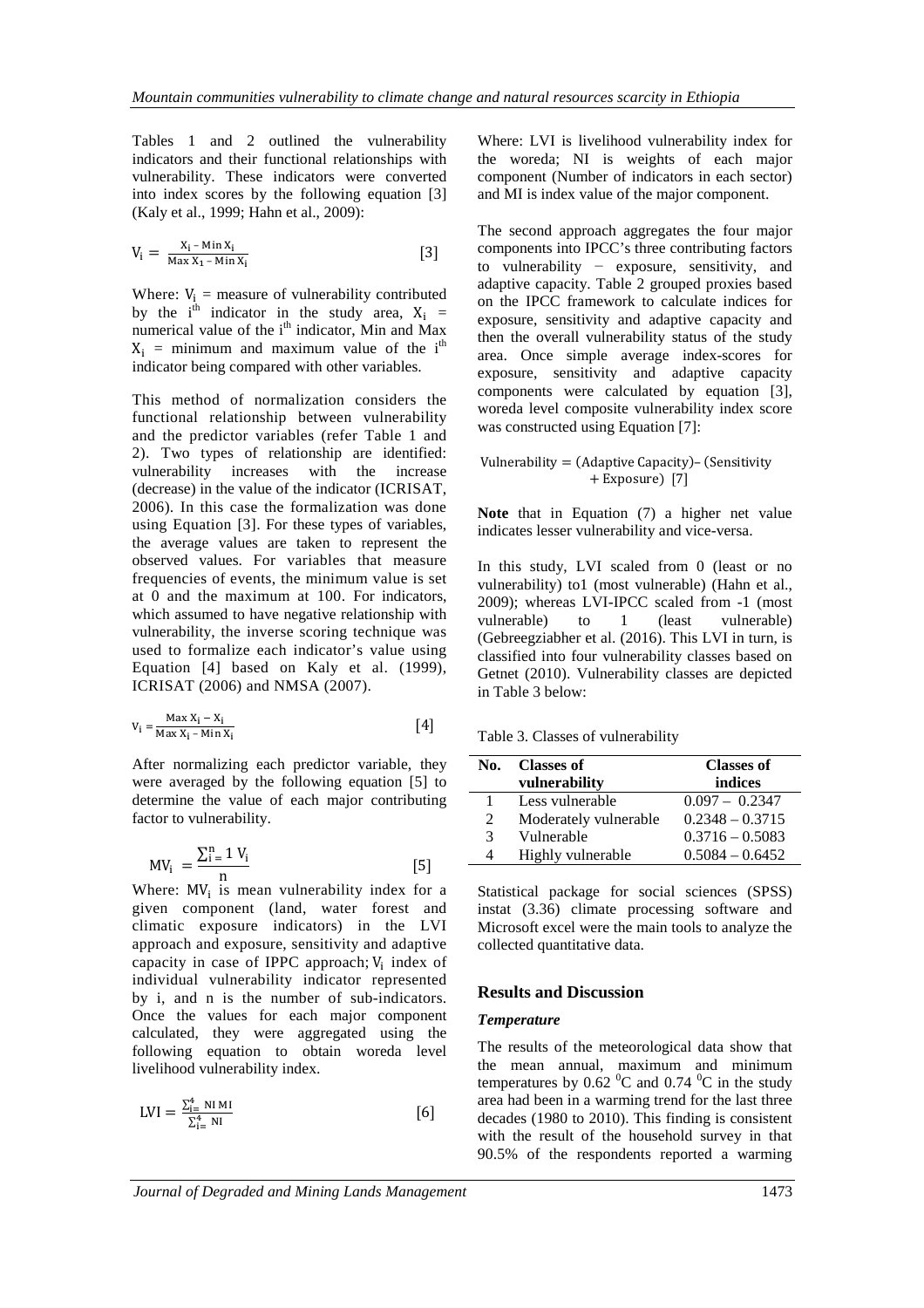temperature trend in the past 20 years. In addition to increasing temperature trend, greater temporal variability was observed in the study area over the same period (1980-2010). The deviation was calculated using the SPI formula based on Mongi et al. (2010).



Figure 2. Long-term maximum (Tmax) & minimum temperature (Tmin) deviations in Debark Woreda

Figure 2 demonstrates the maximum and minimum temperature deviation from the longterm average temperature in Debark woreda from the period 1980 to 2010. It is clear from the figure that from 1980 to 1983 there was no important deviation both in maximum and minimum temperatures from the long-term average temperature. In 1984 and 1985 the maximum temperature deviations went up while the minimum temperature deviations went down. From 1986 to 1991 both maximum and minimum temperatures oscillate around the long-term mean while from 1992 to 1994 both of the deviations went down ward. In 1995 the maximum temperature deviation went up whilst the minimum one went down. From 1996 until 2001 temperature deviations continued with fluctuation. In 2002 and 2003 the maximum temperature deviations was found to be similar with the long term average whereas, the minimum temperature deviation slightly went up wards from the long-term average temperature. In most of the years since 2004 both maximum and minimum temperature deviations showed increasing trend with greater fluctuations over time.



Figure 3. Monthly mean minimum and maximum temperatures (1979 -2010) [Own work from NMSA, 2012].

The highest mean maximum temperatures were recorded in *Belg* (small rainy) season, namely in March  $(22.31^{\circ}\text{C})$ , April  $(22.13^{\circ}\text{C})$  and May  $(21.52^{\circ}C)$ . And the highest mean minimum temperatures of 9.5  $^0C$ , 10.1 $^0C$  and 9.9 $^0C$  were also recorded in the months of April, May and

June respectively [refer to Figure 3]. So, the result is consistent with the report of NMSA (2007), which states that almost the highest mean maximum and minimum temperatures were recorded in the *Belg* season of Ethiopia. The direction of the temperature in the study area was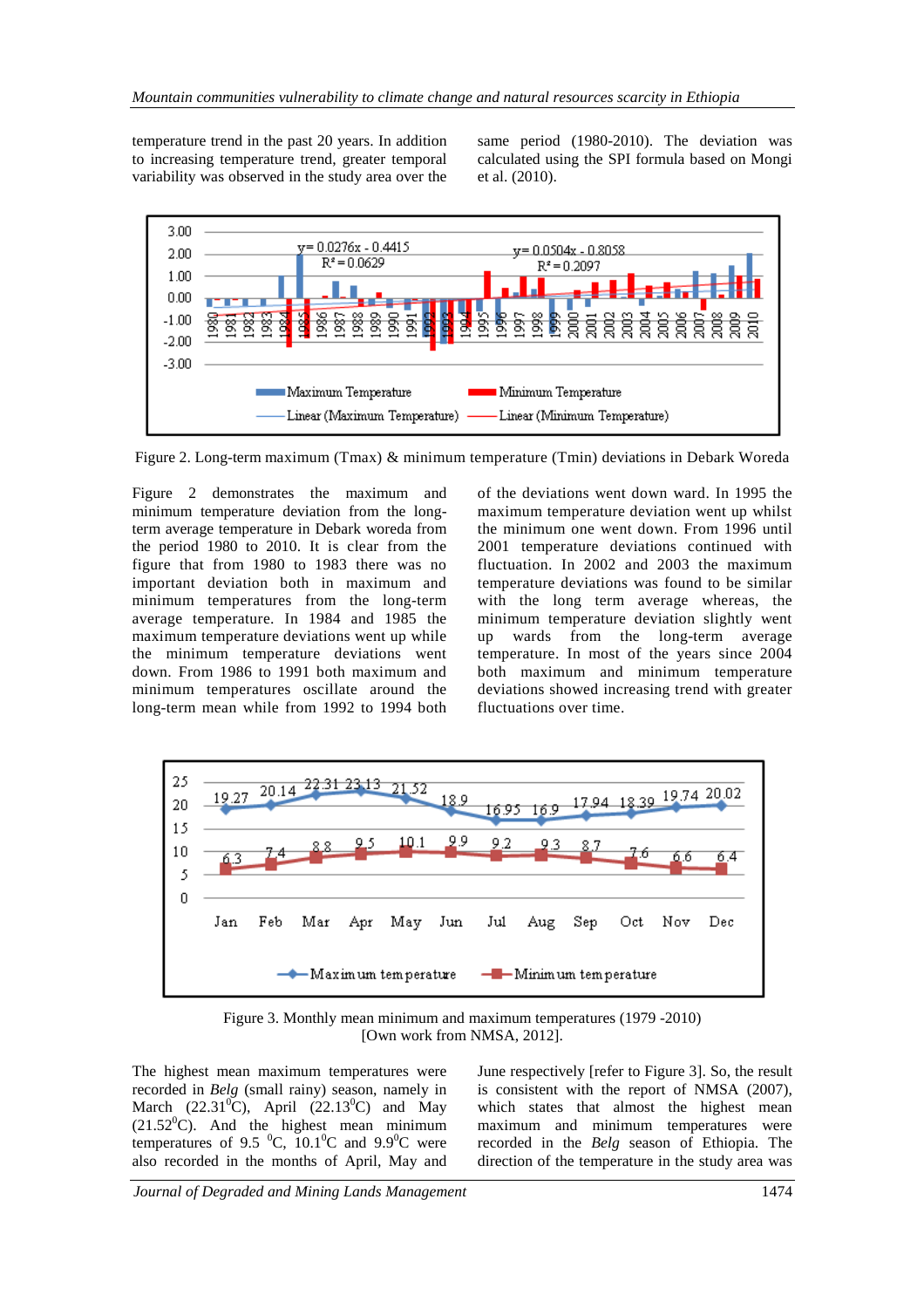found in line with a study in Tabora by Mongi *et al*. (2010) and study in Ethiopia by Teshome (2016a, 2016b, 2017) which found out that both minimum and maximum temperature show increasing trends. Also, the results differ from that of Shinyanga rural District study by Lyimo and Kangalawe (2010) who reported that both minimum and maximum temperature showed an increasing trend but the minimum temperature increased sharply while the maximum temperature increased gradually. This implies that different areas experiencing similar climatic conditions can experience changes in climate differently.

The finding indicates the seriousness of climate change manifested in temperature rise seeks serious attention in recent decades. Consistently, IPCC (2007) and NMSA (2007) indicate that there has been a very high warming and variable temperature trend over time. IPCC (2013) added that globally averaged combined land and ocean surface temperature data as calculated by a linear trend, show a warming of 0.85 [0.65 to 1.06] °C, over the period 1880– 2012, when multiple independently produced datasets exist. The total increase between the average of the 1850–1900 period and the 2003– 2012 period is 0.78 [0.72°C to 0.85" °C] based on the single longest dataset.

### *Rainfall anomaly*

Based on the rainfall data obtained from NMSA of Ethiopia, which was analyzed using simple linear regression model, the total annual rainfall shows a declining trend in the past 31 years [1980-2010] with 61.13 mm and 19.10 mm per decade in Debark woreda. The results showed temporal variability in amount and distribution of rainfall. Besides a significant decrease in rainfall, there is also problem in timing (late onset and early cessation) and falling in intense episodes in very short duration. This result is in line with the perception of the respondents and interview participants which agree with the decreasing tendency of the rainfall. About 50.5% of the respondents reported that rainfall showed a decreasing trend in the past years while 46.5% of them reported late onset and early offset of rainfall. In addition, the woreda natural resource expert expressed that early offset of rainfall is the main problem for some years exposing the area to shortage of precipitation that leads low land productivity. In addition to the rainfall trend, drought analysis was done using standardized precipitation index (SPI). The SPI results illustrated in Figures 4 show the long-term drought patterns for the study area.



Figure 4. Standardized precipitation index for Debark woreda (1980–2010) [Authors 'own work from NMSA, 2012].

Figure 4 shows the standardized precipitation index for Debark woreda. It is clear from the figure that the rainfall shows fluctuation of wet and dry years in a periodic pattern. From 31 years of observation, 14 years (45.16%) received below the long-term average rainfall whilst 12 years obtained above average. The years 1980 to 1983, 1985 to 1987, 1990 to 1991 received normal rainfall. Consecutive negative SPI values were observed from 1992 to 1995 followed by a recovery in 1996. The rainfall went down in 1997 and went up in 1998

followed by slight decline in 1999 and again small increase in 2000. Rainfall had reduced in amount from the years 2002 to 2006 and become positive in 2006 and 2007 while fall down in 2008 and 2009 with a small improvement in 2010. The 1984, 1993, 1995 and 2009 rainfall amounts emerged as the lowest records in the observation period, marking the moderate and severe drought years in the study area. The high SPI values indicate surplus rainfall and may be associated with flood years though there is no standard to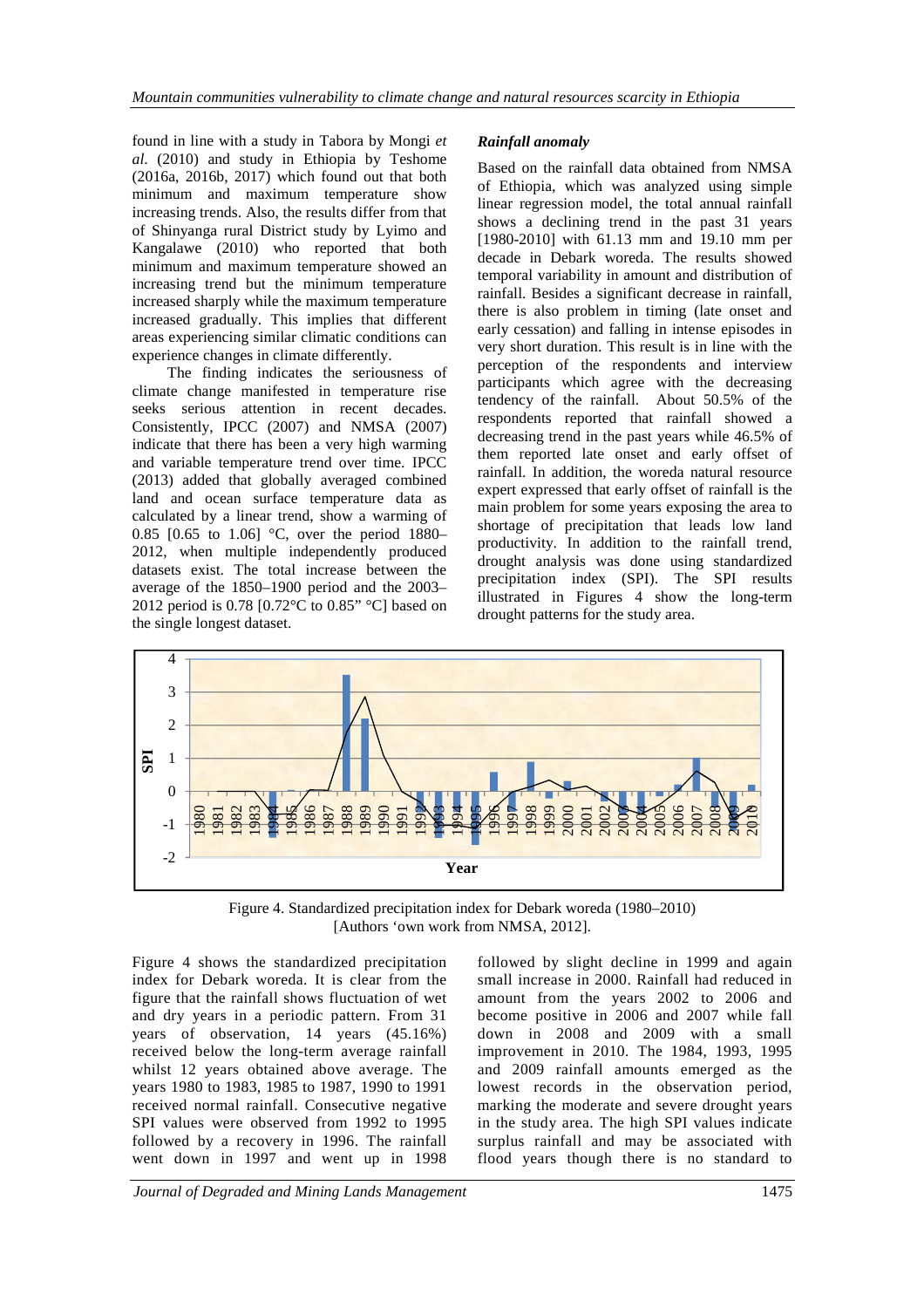classify the years in relation to flood occurrence. We can deduce that the year 1988 stands first by the probability of flood occurrence followed by 1989, 2007 and 1998 in order of importance (refer to Figure 4).

Table 4 presents the statistical analysis of daily precipitation data (1980 - 2010) with 11,322 daily records. It is clear from the Table that month to month rainfall variability is considerable across the years in Debark Woreda. July (11.4266) and August (10.8454) had the highest standard deviation in the study area. The highest amount of average monthly rainfall was also recorded in July (511.65 mm with 30.94 average rainy days/PCPD) followed by August (465.62 mm with 30.9 PCPD), while the lowest was recorded in December (2.38 mm with 3.58 PCPD) closely followed by January (4.28 mm with 3.94 PCPD) and February (6.35 mm with 5.29 PCPD). From the analysis, it was observed that rainfall is usually at its peak between June and September which receive over 87 % of the rainfall amount in these months (see Table 4). This report is consistent with the report of NMSA (2007), which states that most parts of Ethiopia receive rainfall during summer season and the peak in July and the lowest from November to February.

| Table 4: Statistical Analysis of Daily Precipitation Data (1980 - 2010) |  |
|-------------------------------------------------------------------------|--|
|-------------------------------------------------------------------------|--|

| Number of Years $=$ 31       |
|------------------------------|
| Number of Leap Years $= 8$   |
| Number of Records $= 11,322$ |

| <b>Month</b>                                  | PCP MM                        | <b>PCPSTD</b> | <b>PCPSKW</b> | PR W1  | PR W <sub>2</sub> | <b>PCPD</b> |
|-----------------------------------------------|-------------------------------|---------------|---------------|--------|-------------------|-------------|
| January                                       | 4.28                          | 1.3858        | 17.2568       | 0.0667 | 0.5082            | 3.94        |
| February                                      | 6.35                          | 1.0243        | 6.588         | 0.0871 | 0.5732            | 5.29        |
| March                                         | 33.88                         | 3.7714        | 7.9247        | 0.1574 | 0.698             | 11.32       |
| April                                         | 49.48                         | 4.2761        | 6.1008        | 0.2252 | 0.7675            | 15.68       |
| May                                           | 44.47                         | 3.8059        | 5.9409        | 0.2267 | 0.7302            | 15.06       |
| June                                          | 150.81                        | 7.7125        | 2.575         | 0.4586 | 0.8875            | 24.94       |
| July                                          | 511.65                        | 11.4266       | 1.1008        |        | 0.9656            | 30.94       |
| August                                        | 465.62                        | 10.8454       | 1.3712        |        | 0.9645            | 30.9        |
| September                                     | 91.07                         | 4.9513        | 2.4527        | 0.2799 | 0.8056            | 19.74       |
| October                                       | 30.02                         | 4.611         | 9.0577        | 0.0794 | 0.6634            | 6.61        |
| November                                      | 8.8                           | 1.5579        | 8.7615        | 0.0513 | 0.6718            | 4.23        |
| December                                      | 2.38                          | 0.4887        | 11.0695       | 0.0541 | 0.5676            | 3.58        |
| $PCP_MM = average monthly precipitation [mm]$ |                               |               |               |        |                   |             |
|                                               | $PCPSTD = standard deviation$ |               |               |        |                   |             |

 $PCPSKW =$ skew coefficient

PR  $W1$  = probability of a wet day following a dry day

PR\_W2 = probability of a wet day following a wet day

 $PCPD$  = average number of days of precipitation in month

#### *Vulnerability to natural resources scarcity: LVI approach*

**Land**: the indicators have been identified to analyze the vulnerability levels of the rural households' farmland to climate change. Accordingly, an assessment of farming households' levels of farmland vulnerability was carried out based on farmland size, terrain characteristics of the areas (slope of the land) where farmlands located, soil erosion severity, land fertility level, farmland productivity and crop yield trend based on households response. Land management training and soil conservation measures were also included to measure the

adaptive capacity of the studied communities based on Hahn et al. (2009) and Teshome (2016a, 2016b) (see Table 5). Table 5 presents the LVI scores for land major component including observed (mean), maximum and minimum values for each specific indicator. It is clear from the Table that even though all indicators have their own contribution to the vulnerability of communities to land resource scarcity, the indicators such as reported high rate of farmland erosion (92 %), low productivity of farmland (84 %), lack of land management training (75 %), limited soil conservation practice (74 %), and farmlands' location in sloppy areas (68 %) are the highest contributors to its total vulnerability.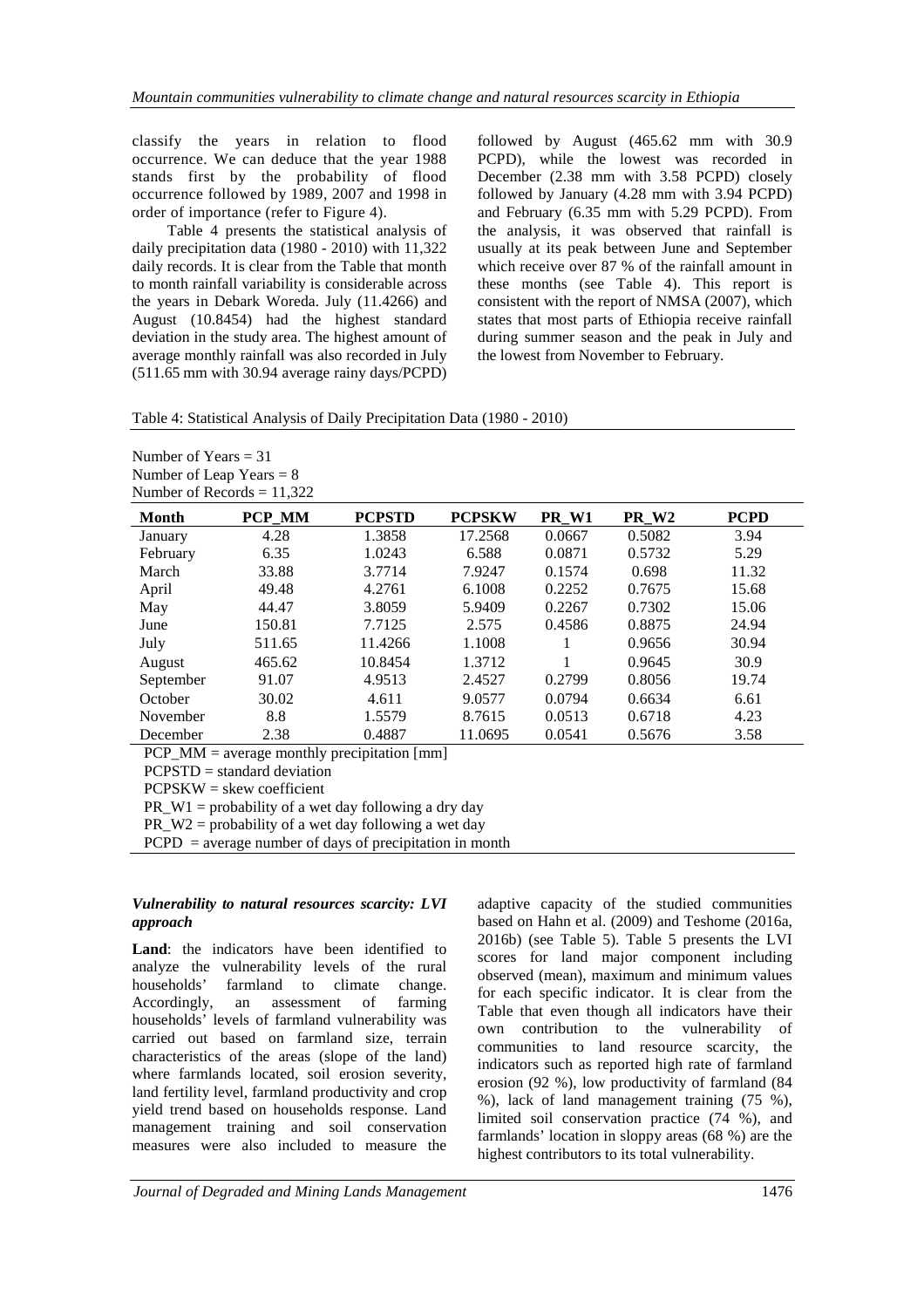| Sub-indicators                                         | Unit           | <b>Observed</b> | <b>Max</b>  | Min              | <b>Index</b> |
|--------------------------------------------------------|----------------|-----------------|-------------|------------------|--------------|
| Land size of the households [L1]                       | hectare        | 1.25            | 5           | 0.25             | 0.21         |
| Average slope of the woreda                            | Percent        | 9.65            | 38.69       | 0.7              | 0.24         |
| HHs farmland located in sloppy area [L2]               | Percent        | 68              | 100         | $\theta$         | 0.68         |
| High rate of farmland erosion [L3]                     | Percent        | 92              | 100         | $\theta$         | 0.92         |
| Proportion of HHs who reported infertile farmland [L4] | Percent        | 33.5            | 100         | $\theta$         | 0.34         |
| Percent of HHs who didn't take LMT[L5]                 | Percent        | 74.5            | 100         | $\theta$         | 0.75         |
| HHs who didn't practice SCM [L6]                       | Percent        | 73.9            | 100         | $\Omega$         | 0.74         |
| Low farmland productivity [L7]                         | Percent        | 83.5            | 100         | $\theta$         | 0.84         |
| Total vulnerability to land resource scarcity [VI]     |                |                 |             |                  | 0.59         |
| HHs who utilize water from unprotected sources         | percent        | 64              | 100         | $\mathbf{0}$     | 0.64         |
| HHs who haven't regular water supply                   | percent        | 41.5            | 100         | $\overline{0}$   | 0.42         |
| Percent of HHs reporting water conflict                | percent        | 28.5            | 100         | $\mathbf{0}$     | 0.29         |
| Average time to reach water sources                    | minute         | 32.92           | 180         | 3                | 0.17         |
| HHs who have no access to water for irrigation         | percent        | 71.5            | 100         | $\mathbf{0}$     | 0.72         |
| HHs who do not get water management training/WMT       | percent        | 78              | 100         | $\overline{0}$   | 0.78         |
| Total vulnerability to water scarcity /WVI/            |                |                 |             |                  | 0.503        |
| HHs who use fire wood for cooking                      | Percent        | 72.5            | 100         | $\boldsymbol{0}$ | 0.73         |
| HHs who utilize firewood for lighting                  | Percent        | 19.5            | 100         | $\boldsymbol{0}$ | 0.20         |
| Trend of forest cover over the past 10 years           | Percent        | 94              | 100         | $\boldsymbol{0}$ | 0.94         |
| Average time to reach source of firewood               | Minute         | 72.72           | 240         | $\overline{2}$   | 0.30         |
| HHs who do not practice tree planting                  | Percent        | 51              | 100         | $\theta$         | 0.51         |
| HHs who didn't get forest management training          | Percent        | 76              | 100         | $\theta$         | 0.76         |
| Total vulnerability to forest scarcity                 |                |                 |             |                  | 0.573        |
| Drought frequency over 10 years                        | Freq           | 3.7             | $\mathbf Q$ | 1                | 0.34         |
| STDV of maximum temperature by year (1980-2010)        | OC.            | 2.43            | 6.71        | 1.29             | 0.21         |
| STDV of maximum temperature by month                   | 0 <sup>C</sup> | 1.58            | 3.87        | 0.6              | 0.30         |
| STDV of minimum temperature by year (1980-2010)        | 0 <sub>C</sub> | 1.53            | 3           | 1.11             | 0.22         |
| Average annual precipitation (mm)                      | Mm             | 1113.69         | 2011.21     | 702.4            | 0.31         |
| STDV of mean minimum temperature by month              | 0 <sup>C</sup> | 0.79            | 1.57        | 0.49             | 0.28         |
| STDV of rainfall by month                              | Mm             | 41.03           | 130.21      | 4.39             | 0.29         |
| STDV of rainfall by year                               | Mm             | 120.28          | 245.54      | 71.13            | 0.28         |
| Drought magnitude based on standardized precipitation  | Index          | 4.60            | 5.13        | 4.13             | 0.47         |
| index                                                  |                |                 |             |                  |              |
| <b>Total Climate variability Index</b>                 |                |                 |             |                  | 0.30         |

|  |  | Table 5. Vulnerability index scores for major component of land with its indicators |
|--|--|-------------------------------------------------------------------------------------|
|  |  |                                                                                     |

\*STDEV= standard Deviation

Index scores should be interpreted as relative values to be compared within the study sample only. LVI is on a scale from 0 (lease vulnerable) to 1 (most vulnerable) and LVI-IPCC is on a scale from -1 (most vulnerable) to 1 (least vulnerable).

From the result we can infer that due to sloppy nature of the area (see Figure 5), the communities' farmlands are susceptible to very high rate of soil erosion. The prevalence of high rate of erosion, in turn, leads to the emergence of bare soils and then to low agricultural productivity. The total livelihood vulnerability score of land resource scarcity is found to be 0.59. This implies that the Debark rural communities are found to be highly vulnerable to climate change and land resource scarcity based on Getnet (2010) LVI classification method. Figure 5 demonstrates that the slope angle of the woreda ranges from 0.07 % (least sensitive) to nearly 39 % (more sensitive) to severe soil erosion by water and landslide in the rainy season and wind erosion and mass movement in the dry seasons.

**Water**: The LVI score for water resource component with the mean, minimum and maximum values of each indicator are presented in Table 5. It is clear from the Table that even though all indicators have important contributions to vulnerability of communities to climate change and water resources scarcity, limited access to water management training (0.78), lack of water for irrigation (0.72) and proportion of households who use water from unprotected sources (0.64) are the highest contributors to vulnerability to water scarcity. The LVI measurement results indicate that the water resource was found to be vulnerable at average 0.50 LVI score based on Getenet (2010) LVI classes.

**Forest**: The forest resource major component includes indicators of forest trend, average time taken to source of firewood, the practice of tree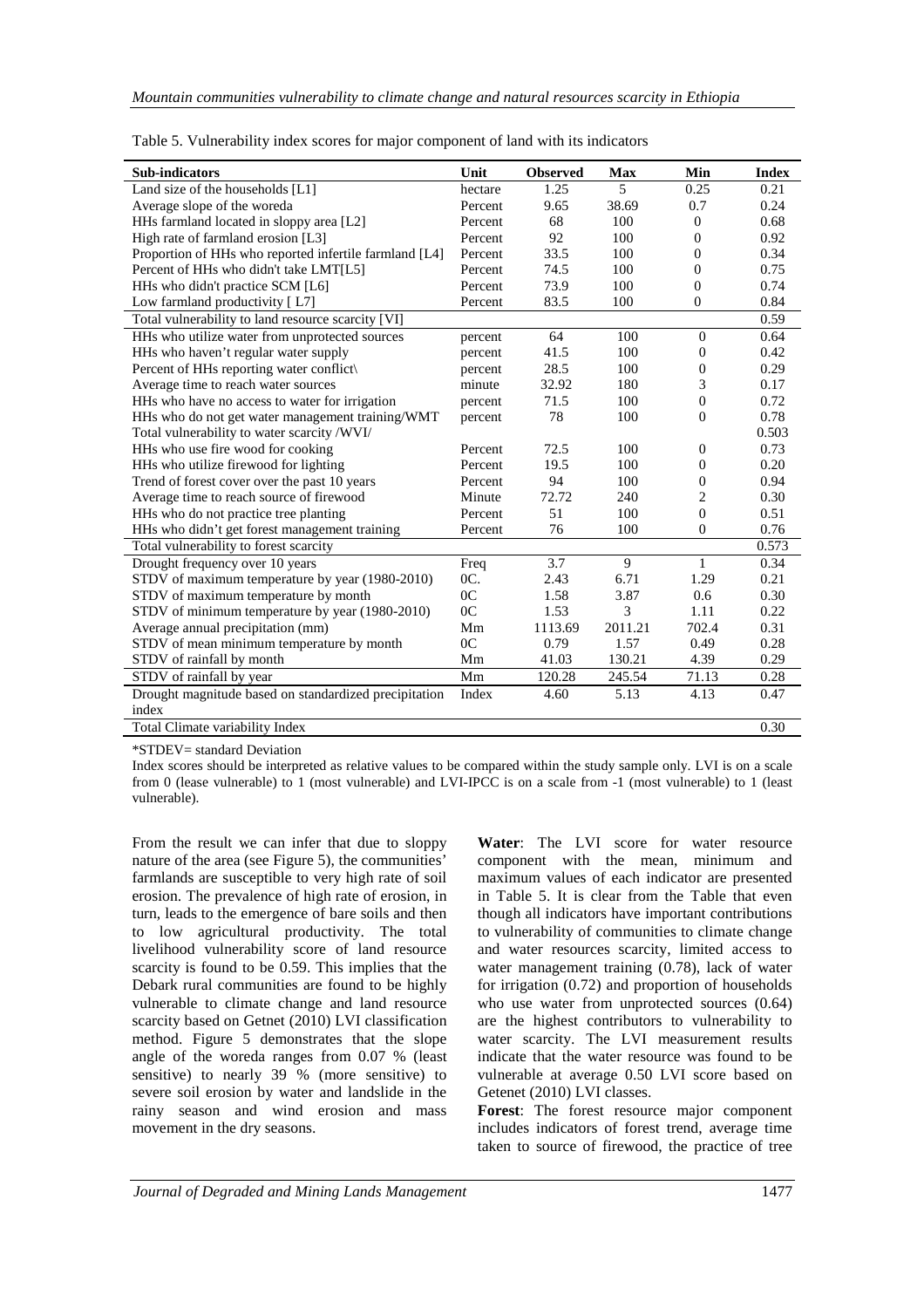plantations, fuel wood supply for cooking and lighting and forest management training. The LVI values for forest resource major component with the mean, minimum and maximum values of each indicator are also presented in Table 5. All indicators have contributed to the vulnerability of

forest resource though the indicators such as low forest cover (0.94), lack of forest management training (0.76), use of fuel wood for cooking (0.73) and limited tree plantation practices (0.51) have the highest proportion for communities' vulnerability to forest scarcity (see Table 5).



Figure 5. Debark woreda by slope classification

From the result we can understand that due to these reasons coupled with lack of appropriate intervention, the forest resource of the woreda is being exhausted and showing diminishing trend from time to time. The LVI result indicates that the forest resource is being highly vulnerable at 0.57 index value with high probability to be affected by climate change based on Getnet (2010) LVI classes.

**Climate variability**: It is the major indicator used in this study and is constructed with the indicators of average number of droughts during last 10 years, drought magnitude based on SPI, standard deviation of temperature and rainfall by year (1980-2010) and by month. In addition, the exposure index score for the major component of climate variability and mean, minimum and maximum values for each indicator are also depicted in Table 5. As shown from the Table 5 drought frequency and magnitude together with

other indicators contributed 30% to the vulnerability situation of the rural communities' to climate change and climate variability. This means, climate variability contributed for the vulnerability of the three natural resources with 0.30 exposure index score. Drought magnitude (0.47), drought frequency (0.34), average annual precipitation (0.31) and standard deviation of maximum temperature by month (0.30) were found to be the major contributors to communities' vulnerability to natural resources scarcity and climatic exposures.

The calculated results for land, forest and water are presented collectively in a radar diagram (Figure 6). The scale of the diagram ranges from 0 (less vulnerable) at the center of the web, increasing to 0.6 (more vulnerable) at the outside edge in 0.1 unit increments. Figure 6 presents the vulnerability radar of the three natural resources and climate variability components.



Figure 6. Vulnerability radar of the three natural resources

*Journal of Degraded and Mining Lands Management* 1478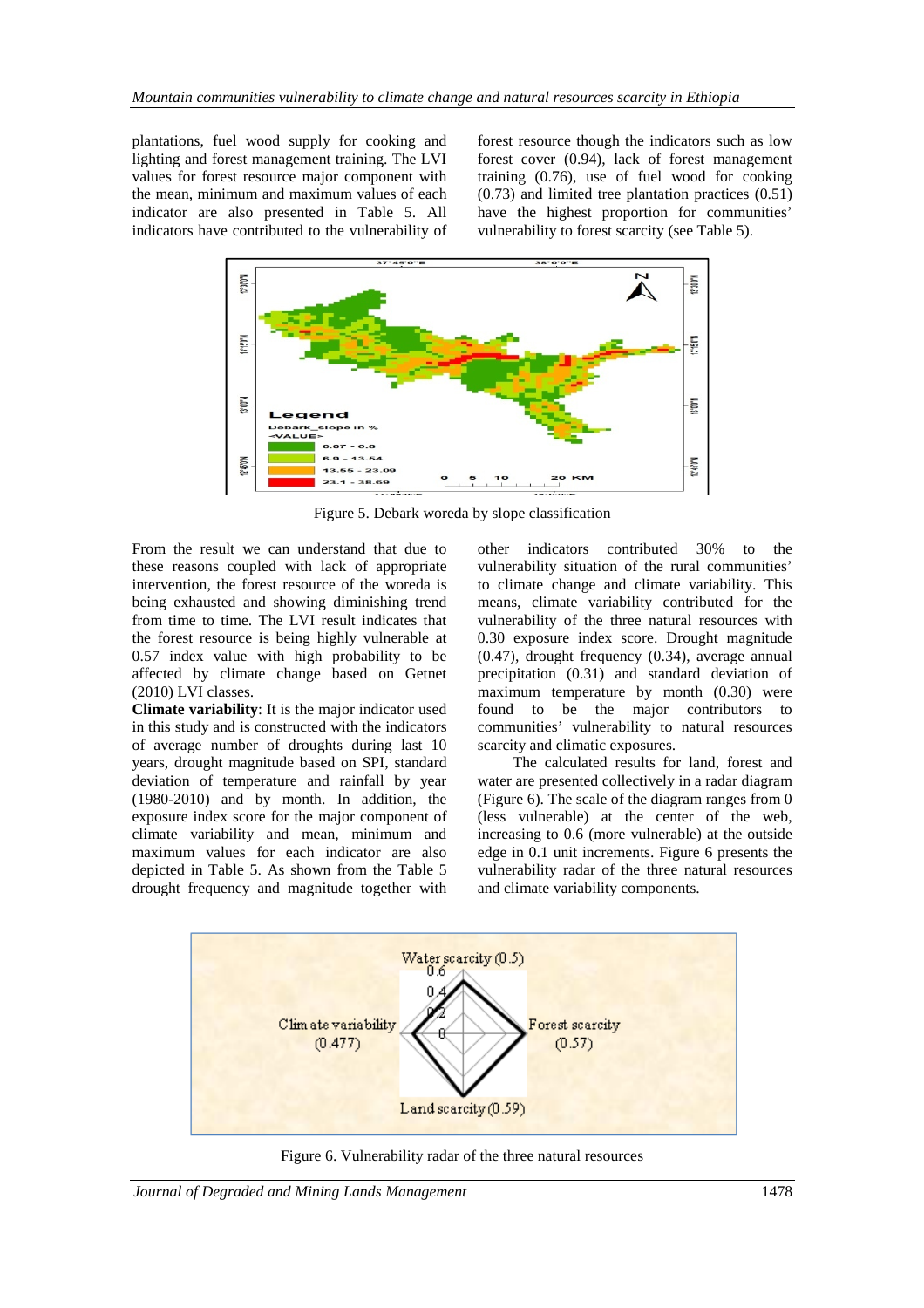From the figure we can understand that Debark households had vulnerability scores for land  $(0.59)$ , forest  $(0.57)$  water  $(0.5)$  and climate exposure (0.30) components putting the studied woreda in highly vulnerable position in terms of land and forest scarcity while in a vulnerable scale in terms of water scarcity and climate change exposures. Table 6 shows the four major components and twenty nine specific indicators of vulnerability. The overall livelihood vulnerability index for all major components of Debark woreda is found to be 0.477 (48%) indicating the communities' vulnerability to the impact of climate change and natural resources scarcity, livelihoods insecurity and environmental poverty.

Table 6. Total LVI Value of the four major indicators (Based on Getnet, 2010)

| <b>Major</b> components | <b>Number of indicators</b> | VI of major components | <b>Class of vulnerability</b> |  |  |
|-------------------------|-----------------------------|------------------------|-------------------------------|--|--|
| Land resource           |                             | 0.59                   | Highly vulnerable             |  |  |
| Forest resource         |                             | 0.57                   | Highly vulnerable             |  |  |
| Water resource          |                             | 0.50                   | Vulnerable                    |  |  |
| Climate variability     |                             | 0.30                   | Vulnerable                    |  |  |
| Composite LVI           | 29                          | 0.477                  | Vulnerable                    |  |  |

Source: Household survey and meteorology data, 2012

### *Vulnerability to natural resource scarcity: LVI-IPCC approach*

The indicators under exposure, sensitivity and adaptive capacity component, presented in Table 2 were analyzed to show vulnerability status of communities to climate change and natural resource scarcity. The calculation of index and the scores for contributing factors are the same as that of LVI composite index approach as can be seen from Table 6 and 7.

For adaptive capacity, households who used battery for lighting accounts for the highest score (0.85) while households who have access to water for irrigation (0.19) and farmland size of the households (0.21) account the least vulnerability scores. This indicates that when forest resources became scarce, the farmers use batteries for light instead of fuel wood as an alternative mechanism. As discussed above, however, water shortage is the problem of the woreda, except some kebeles which have water potential to practice irrigation agriculture accounting for 19% of the surveyed households. The farmers' farmland size is too small to be productive and thus exacerbated by high rate of erosion that hinders the adaptive capacity of the farming community. In addition, taking trainings on management of land, forest, water as well as the practice of soil conservation measures contributed less to the adaptive capacity of the community. Therefore, the woreda has adaptive capacity of 0.32 score, indicating only a 32 % ability to undertake potential adaptation measures. Within sensitivity, infertile farmland, low forest cover, low farmland productivity, households farmland located in sloppy areas, time taken to reach sources of drinking water and firewood sources, households who utilize water

from unprotected sources and households haven't access to regular water supply have made the area more sensitive (58 %) to the impact of climate change.Based on these indicators of exposure, the LVI- IPCC value of exposure is at 0.43 implying that the woreda has a 43% probability to be exposed to natural resources scarcity and climate change and associated risks. With this probability of exposure the Debark woreda is sensitive to climate change by 0.57 sensitivity score. Indeed, from the LVI score and vulnerability radar (Figure 7), we can understand that the woreda is found to be 57% sensitive to climate change impacts having a very low adaptive capacity of 32%.

Following the formula pertaining to the IPCC's definition of vulnerability, the LVI was calculated by subtracting and multiplying the parameter scores. As such, the vulnerability due to exposure, sensitivity and adaptive capacity are counted, by using the following equation (Gebreegziabher et al., 2016):

Vulnerability =  $(Ad$ aptive Capacity) –  $(S$ ensitivity + Exposure) = (0.32)− (0.43 + 0.58) = **[- 0.69**]

Under the consideration of similar indicators calculated based on their respective methods, LVI and IPCC-LVI yielded consistent results in this study. LVI is calculated to be **0.48** score indicating the existence of vulnerable situation in the studied woreda. The LVI-IPCC provided **(- 0.69**) index score showing the occurrence of highly vulnerable conditions of communities to climate change and natural resources scarcity, such as land, forest and water and, in turn, the livelihood sources of the communities. Note that there is no category of 'not vulnerable' with the value of zero (0).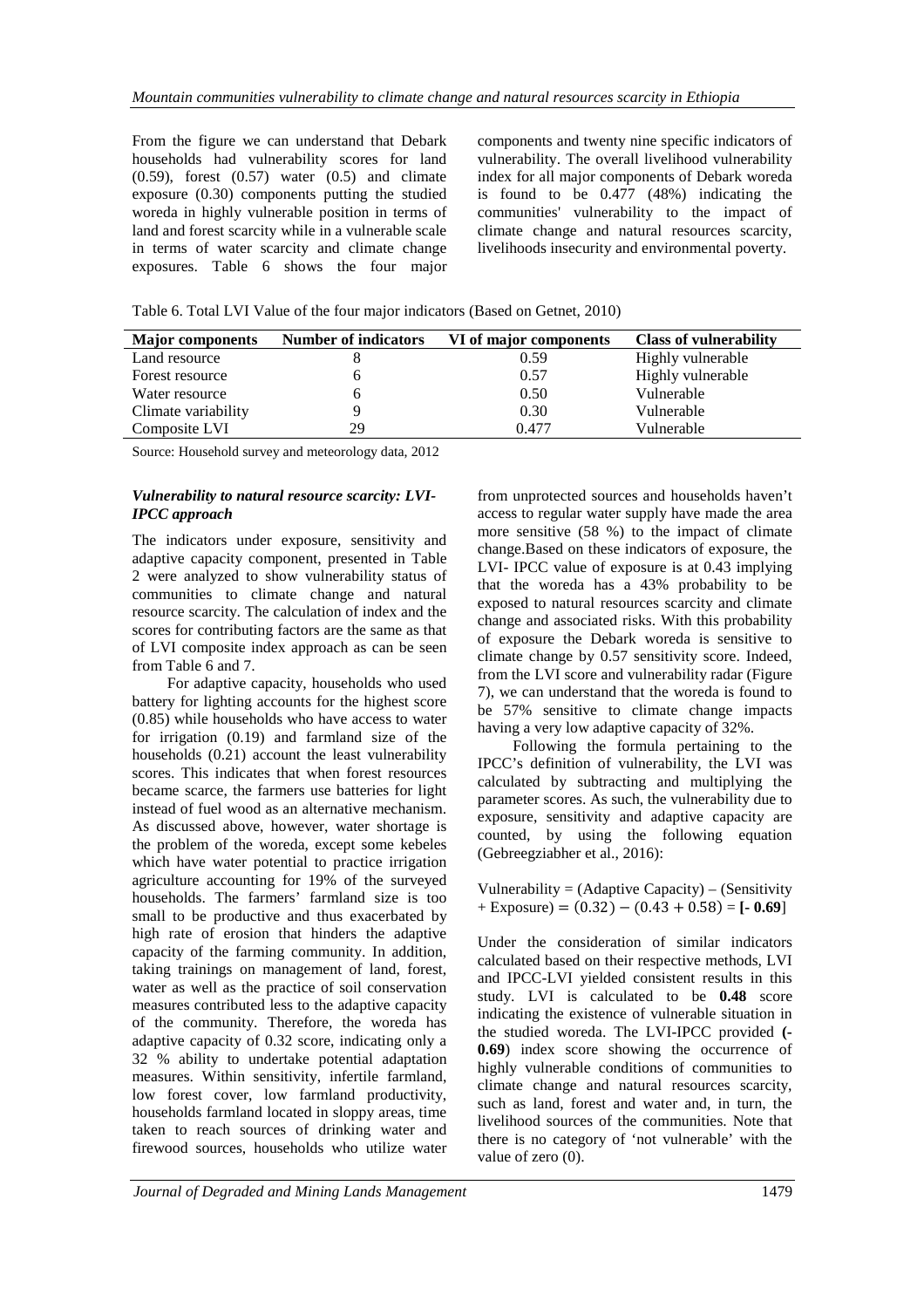| <b>Factors</b> | <b>Indicators</b>                                                       | Unit      | <b>Observed value</b> | Max.    | Min.             | <b>Index value</b> |
|----------------|-------------------------------------------------------------------------|-----------|-----------------------|---------|------------------|--------------------|
|                | Farmland size of the household                                          | Hectare   | 1.25                  | 5       | 0.25             | 0.21               |
|                | Households/HHs who practice soil conservation measures                  | Percent   | 26.1                  | 100     | $\mathbf{0}$     | 0.26               |
|                | HHs who took land management training                                   | Percent   | 25.5                  | 100     | $\overline{0}$   | 0.26               |
| Adaptive       | HHs who took forest management training                                 | Percent   | 24                    | 100     | $\mathbf{0}$     | 0.24               |
| Capacity       | HHs who took water management training                                  | Percent   | 22                    | 100     | $\mathbf{0}$     | 0.22               |
|                | HHs who have access to water for irrigation                             | Percent   | 18.5                  | 100     | $\mathbf{0}$     | 0.19               |
|                | HHs who use battery for lighting                                        | Percent   | 84.5                  | 100     | $\mathbf{0}$     | 0.85               |
|                | <b>Adaptive capacity Index</b>                                          |           |                       |         |                  | 0.32               |
|                | HHs farmland located in sloppy area                                     | Percent   | 68                    | 100     | $\theta$         | 0.68               |
|                | Average slope of the woreda                                             | Percent   | 9.65                  | 38.69   | 0.7              | 0.24               |
|                | HHs who own infertile farmland                                          | Percent   | 95                    | 100     | $\boldsymbol{0}$ | 0.95               |
| Sensitivity    | Time takes to reach to source of firewood                               | Minute    | 72.72                 | 240     | 2                | 0.30               |
|                | HHs who utilize water from unprotected sources                          | Percent   | 64                    | 100     | $\mathbf{0}$     | 0.64               |
|                | HHs haven't access to regular water supply                              | Percent   | 41.5                  | 100     | $\mathbf{0}$     | 0.42               |
|                | Distance to drinking water sources                                      | Minute    | 32.92                 | 180     | 3                | 0.17               |
|                | Decreasing trend of farmland productivity                               | Percent   | 83.5                  | 100     | $\mathbf{0}$     | 0.84               |
|                | Decreasing trend of forest cover                                        | Percent   | 94                    | 100     | $\theta$         | 0.94               |
|                | <b>Sensitivity Index</b>                                                |           |                       |         |                  | 0.58               |
|                | HHs reported very high farmland erosion                                 | Percent   | 92                    | 100     | $\boldsymbol{0}$ | 0.92               |
|                | Hazard frequency over 10 years                                          | freq.     | 4.02                  | 9       | 2                | 0.29               |
|                | HHs reported resource conflicts in their locality                       | Percent   | 72.5                  | 100     | $\mathbf{0}$     | 0.73               |
|                | HHs who do not practice tree planting                                   | Percent   | 51                    | 100     | $\theta$         | 0.51               |
|                | HHs who use fire wood for cooking                                       | Percent   | 72.5                  | 100     | $\overline{0}$   | 0.73               |
| Exposure       | STDEV of maximum temperature by year (1980-2010)                        | ${}^{0}C$ | 2.43                  | 6.71    | 1.29             | 0.21               |
|                | STDEV of maximum temperature by month (1980-2010)                       | ${}^{0}C$ | 1.58                  | 3.87    | 0.6              | 0.30               |
|                | STDEV of minimum temperature by year (1980-2010)                        | ${}^{0}C$ | 1.53                  | 3       | 1.11             | 0.22               |
|                | STDEV of minimum temperature by month (1980-2010)                       | ${}^{0}C$ | 0.79                  | 1.57    | 0.49             | 0.28               |
|                | Average annual precipitation (mm) (1980-2010)                           | <b>MM</b> | 1113.69               | 2011.21 | 702.40           | 0.31               |
|                | STDEV of rainfall by month (1980-2010)                                  | MM        | 41.03                 | 130.21  | 4.39             | 0.29               |
|                | STDEV of rainfall by year(1980-2010)                                    | MM        | 120.28                | 245.54  | 71.13            | 0.28               |
|                | Drought magnitude based on standardized precipitation index (1980-2010) | index     | 4.60                  | 5.13    | 4.23             | 0.47               |
|                | <b>Exposure Index</b>                                                   |           |                       |         |                  | 0.43               |
|                | <b>Composite LVI value</b>                                              |           |                       |         |                  | $(-0.69)$          |

Table 7. The vulnerability index value of the three IPCC contributing factors (Exposure, sensitivity and adaptive capacity)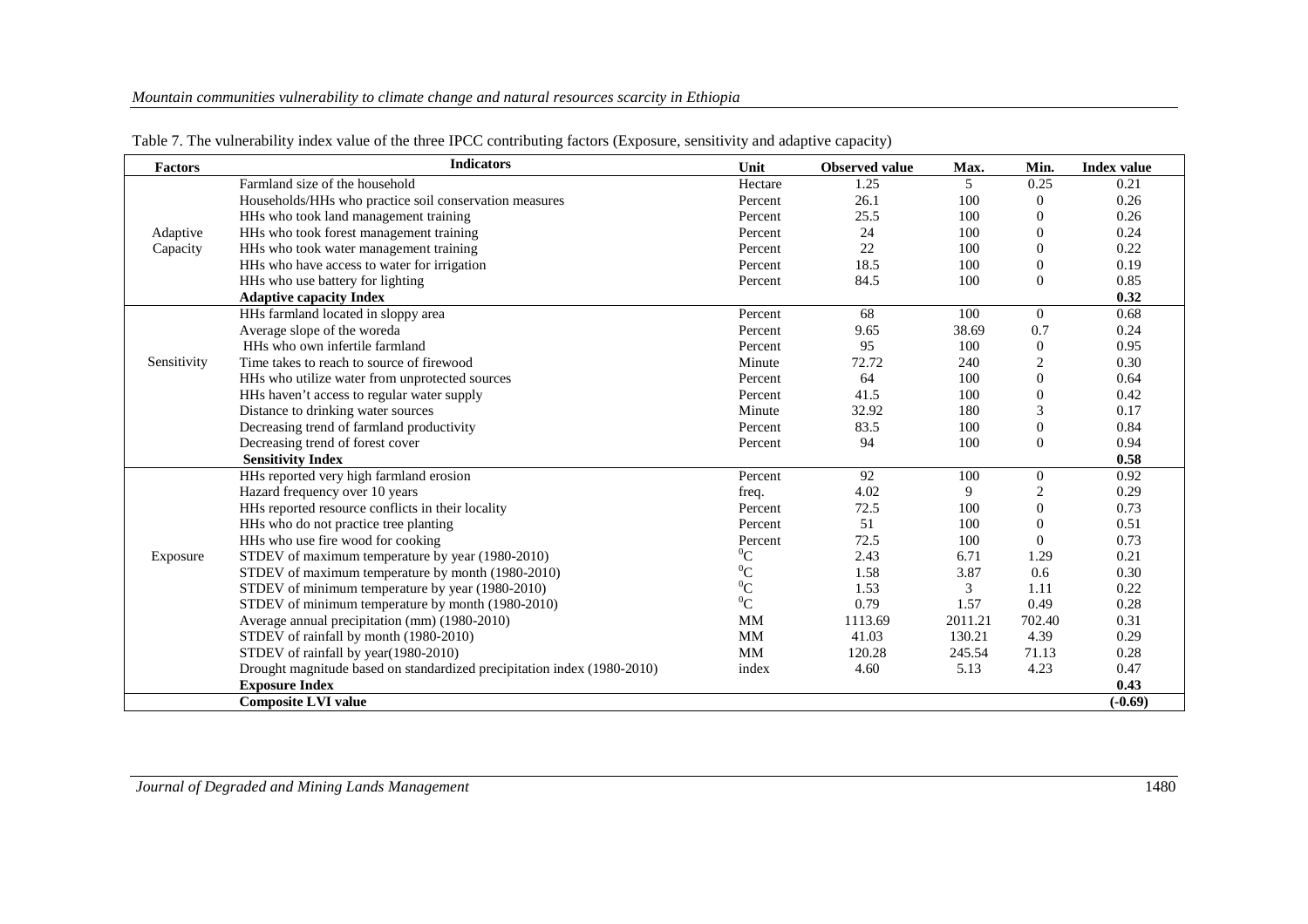

Figure 7.Vulnerability radar of the three IPCC contributing factors

The analysis thus assumes that the population of Debark woreda is vulnerable to climate change and natural resource scarcity to some degree consistent with Ethiopia's vulnerability to food insecurity assessment using Chronic Vulnerability Index (Burg, 2008).

# **Conclusions**

We applied the LVI and LVI-IPCC as alternative methods of examining the relative vulnerability of mountain communities to climate change and natural resource (land, water and forest) scarcity. Each approach yields detailed evidence of factors deriving communities' livelihood vulnerability to climate change in Debark woreda, Northwest Ethiopia. Although all indicators have their own contribution to the vulnerability of land resource, high rate of farmland erosion (92%), low farmland productivity (84%), lack of land management training (75%) and low practice of soil conservation measures (74%) contribute the highest for communities' vulnerability to land scarcity having 0.59 index score in the woreda. From indicators of forest resources, low forest cover (94%), lack of forest management training (76%) and use of fuel wood for cooking (73%) contributed the highest for communities' vulnerability to forest scarcity and climate change. Therefore, the forest resource is found to be relatively more vulnerable to climate change at 0.57 index score.

All components have their own contribution to the vulnerability of communities to water resource scarcity and climate change though the three indicators, such as water management training (78%), lack of access to water for irrigation (72%) and use of unprotected water sources (64%) contribute the highest. Communities are vulnerable to water resource scarcity and climate change at 0.50 index score

while land and forest resources are highly vulnerable to climate change impact at 58 % and 57 % respectively. Both the total LIV (0.48 index score) obtained from four major components and 29 indicators and LVI-IPCC (-0.69 index score) obtained from three major components (exposure, sensitivity and adaptive capacity) have put the Debark woreda farming community into vulnerable position to climate change and natural resource scarcity. The findings imply that climate change should be placed within the broader context of development strategy and rural poverty reduction. Particularly, concerted efforts should be exerted to participatory integrated watershed management strategies to ensure sustainable development of such land, water and forest resources. This study also recommends the need for further study using different data sources, indicators and analytical techniques to further validate results of LVI and LVI-IPCC approaches.

# **Acknowledgements**

The authors wish to thank Debark Woreda Agriculture Office experts for their continuous support in providing the necessary data and assistance during the field work, and the Development agents and teachers, who worked during the survey. We are also thankful to the sample farmers in the specific study sites where the survey was conducted.

# **References**

- Adger, W.N., Huq, S., Brown, K., Conway, D. and Hulme, M. 2003. Adaptation to climate chnage in the developing world. *Progress in Development Studies* 3(3): 179-195.
- Bekele, T. and Melaku, M. 2016. Assessment of public knowledge, attitude and practices towards rabies in Debark Woreda, North Gondar, Ethiopia. *Journal of Veterinary Medicine and Animal Health* 8(11): 183-192, doi: 10.5897/JVMAH2016. 0504.